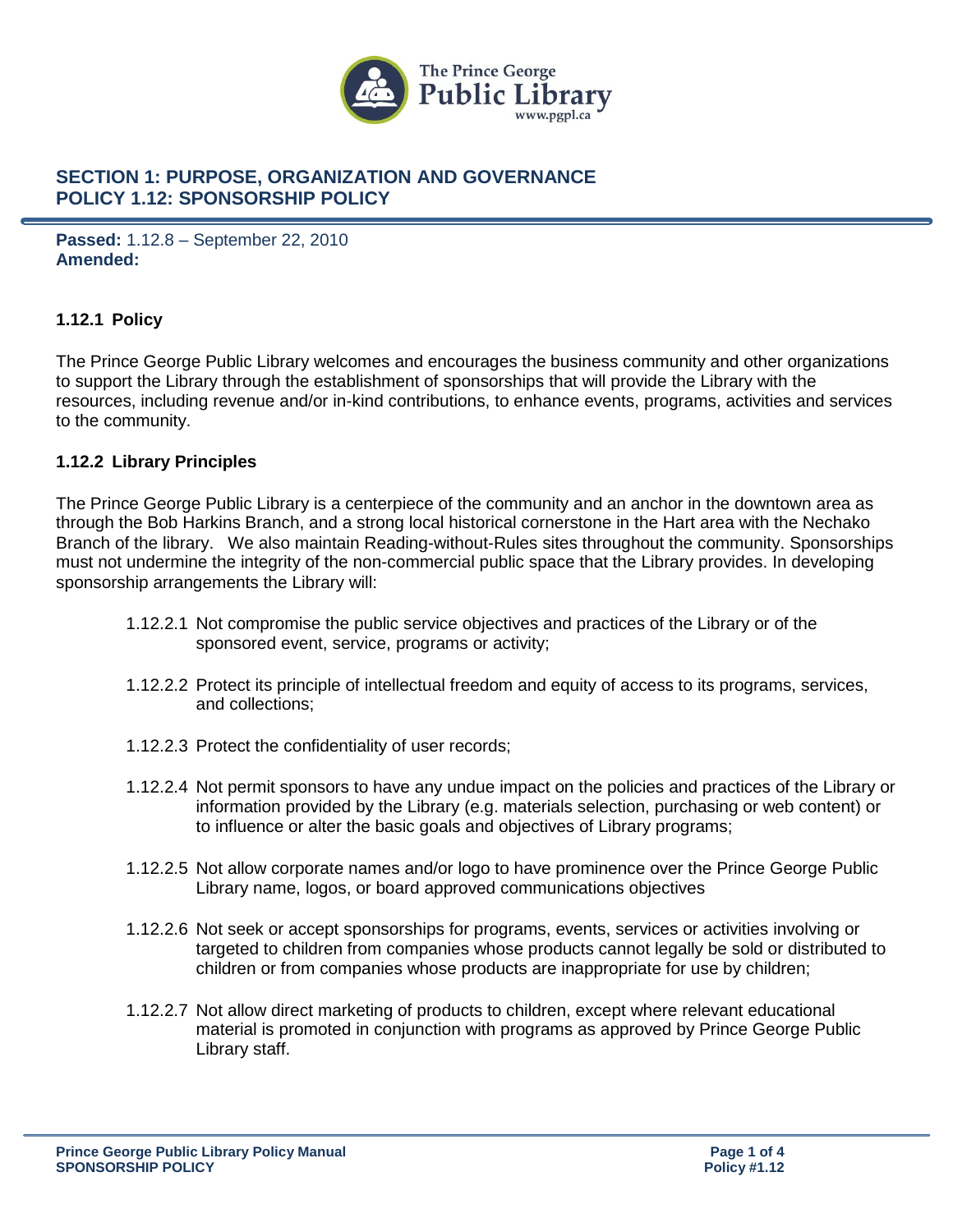

**Passed:** 1.12.8 – September 22, 2010 **Amended:**

### **1.12.3 Application and Scope of Policy**

The policy applies to all arrangements whereby a business or organization sponsors or contributes to Library programs, events, activities, and services as defined below in the definition of sponsorship.

A Sponsorship is a **contracted arrangement** between Prince George Public Library and a business or organization, designed to benefit both parties, and approved by the executive in the form of the Board or Chief Librarian. This policy **does not apply to**:

- Philanthropic gifts or donations
- Grants or funds obtained from other levels of government
- Arrangements where the Library sponsors or contributes to external projects or other organizations

The partner organization has marketing rights to promote their involvement with Prince George Public Library for the duration of the sponsorship agreement subject to the provisions of this policy, and the terms of the individual signed contract.

### **1.12.4 Definitions**

A sponsorship is a mutually beneficial business exchange between the Library and an external organization (hereinafter the sponsor) whereby the sponsor contributes funds, products or in-kind services to the Library in return for recognition, acknowledgement or other promotional considerations. Sponsorships involve an association between the sponsor and the Library and/or the specific programs, event, service or activity being sponsored. Tax receipts are not issued for funds, products or in-kind services made to the Library in the form of a sponsorship.

### **1.12.5 Application of Policy**

1.12.5.1 **Sponsor Profile:** Only organizations and arrangements deemed appropriate and compatible with the policies, goals and values of Prince George Public Library will be considered for potential partnerships.

> Specifically, the Library will not enter into sponsorship agreements with tobacco companies, or any particular religious group or idealogically exclusive or partisan group. Prior to engaging in a sponsorship relationship, the Library will critically assess the reputation of the potential sponsor and its business practices, the nature of the sponsor's business, and the effect that an affiliation with that sponsor will have on the Library's public image.

1.12.5.2 **Merit of Sponsorship:** Sponsorships must benefit the Library by allowing it to enhance, promote and/or market approved Library programs, services, events or activities. In return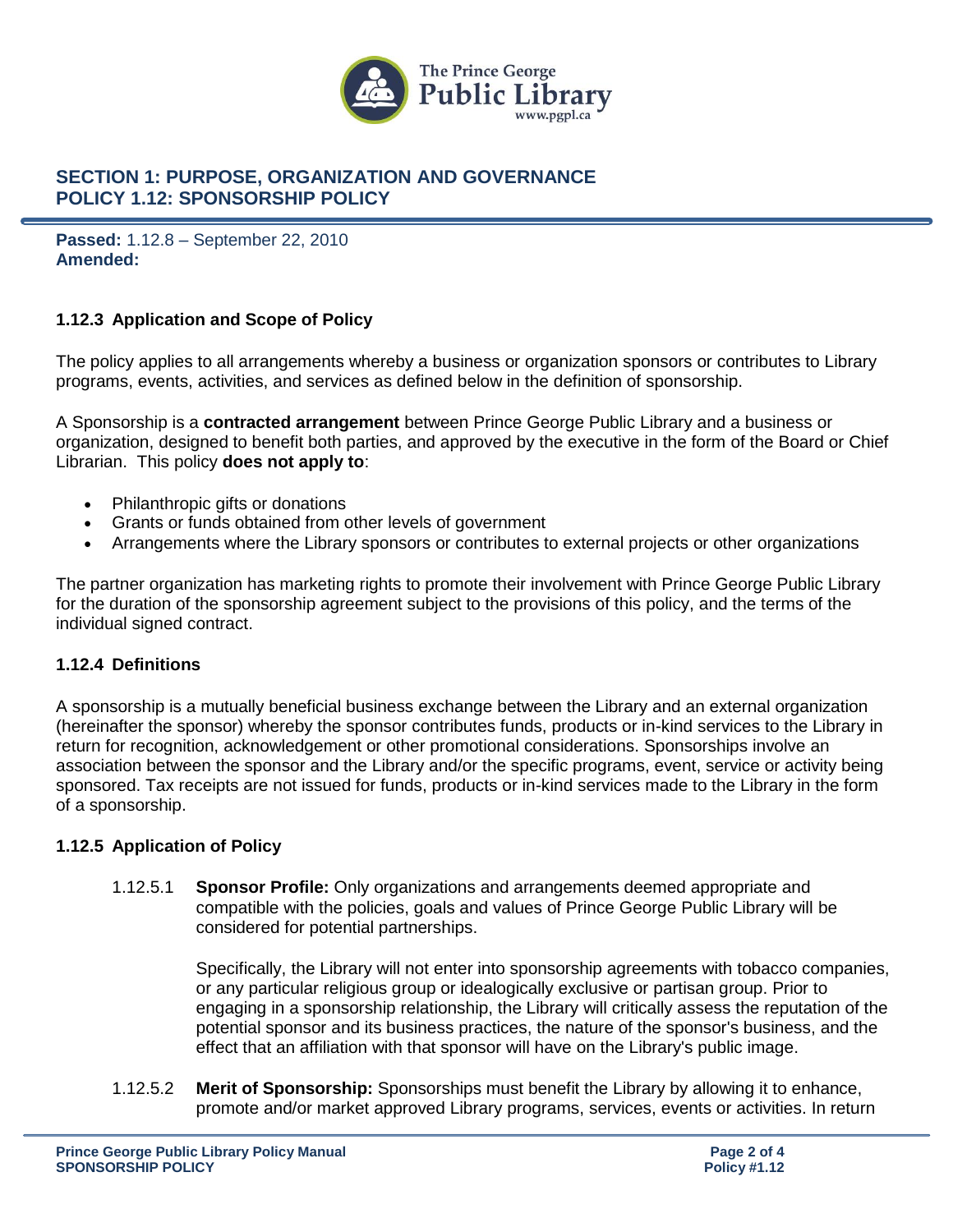

**Passed:** 1.12.8 – September 22, 2010 **Amended:**

> for providing certain benefits to the sponsor, the Library will receive resources in the form of cash, products, services or other in-kind contributions which can be used directly in support of the sponsored programs or indirectly to support other Library programs, services, events or activities.

- 1.12.5.3 **Protection of the Public Interest:** The Library will only enter into sponsorships determined to be in the best interest of Library users.
- 1.12.5.4 **Appropriate Benefits for the Sponsor:** The sponsor will receive a benefits package and level of recognition commensurate with the value of its contribution.
- 1.12.5.5 **No endorsement:** While sponsorship involves an association between the sponsor and the Library, the Library will not officially endorse the sponsor or its products and services.
- 1.12.5.6 **Adherence to Library Policies:** All sponsorship arrangements must be in accordance with all relevant Library policies (e.g. Conflict of Interest, Purchasing). Should a specific sponsorship arrangement require an exception to an existing Library Policy, the Library Board will be asked to approve such exception.

### **1.12.6 Approval of Sponsorship**

Final approval of the actual sponsorship agreement is as follows:

1.12.6.1 The Chief Librarian may approve sponsorships which are:

a) valued at \$50,000 or less per year; and

b) have a total, multi-year value of \$150,000 or less

1.12.6.2 Library Board approval will be required for all sponsorships which do not meet all of the above criteria.

> Potential sponsorship arrangements, likely to exceed \$50,000 or more per year, to be brought to the Library by the Prince George Public Library Foundation or the Friends of Prince George Public Library will be reviewed with the PGPL Board Chair by a Foundation or Friends Board member.

#### **1.12.7 Written Agreement**

A written proposal covering terms of the sponsorship agreement will be prepared.